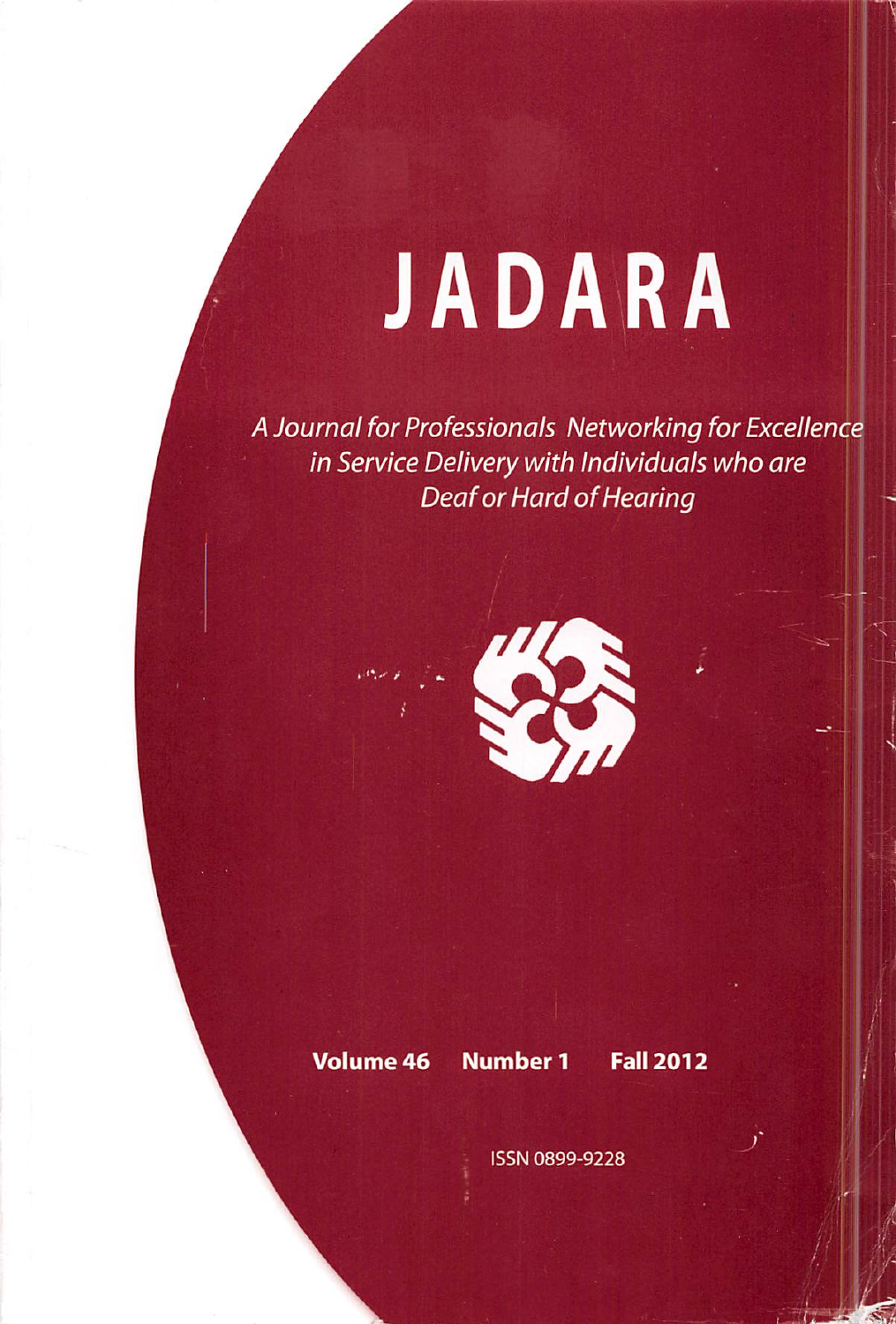

The official publication of ADARA

A Journal for Professionals Networking for Excellence in Service Delivery with Individuals who are Deaf or Hard of Hearing

> Senior Editor David M. Feldman, Barry University

## Editorial Review Board

Pamela Dean Lawrence H. Pick Mayo Clinic Gallaudet University

Denise Kavin Shawn P. Saladin

PEPNet-Northeast The University of Texas -Pan American

Irene Leigh Steven R. Sligar

Gabriel I. Lomas McCay Vernon State University

Gallaudet University East Carolina University

Western Connecticut South Ponte Vedra Beach, FL